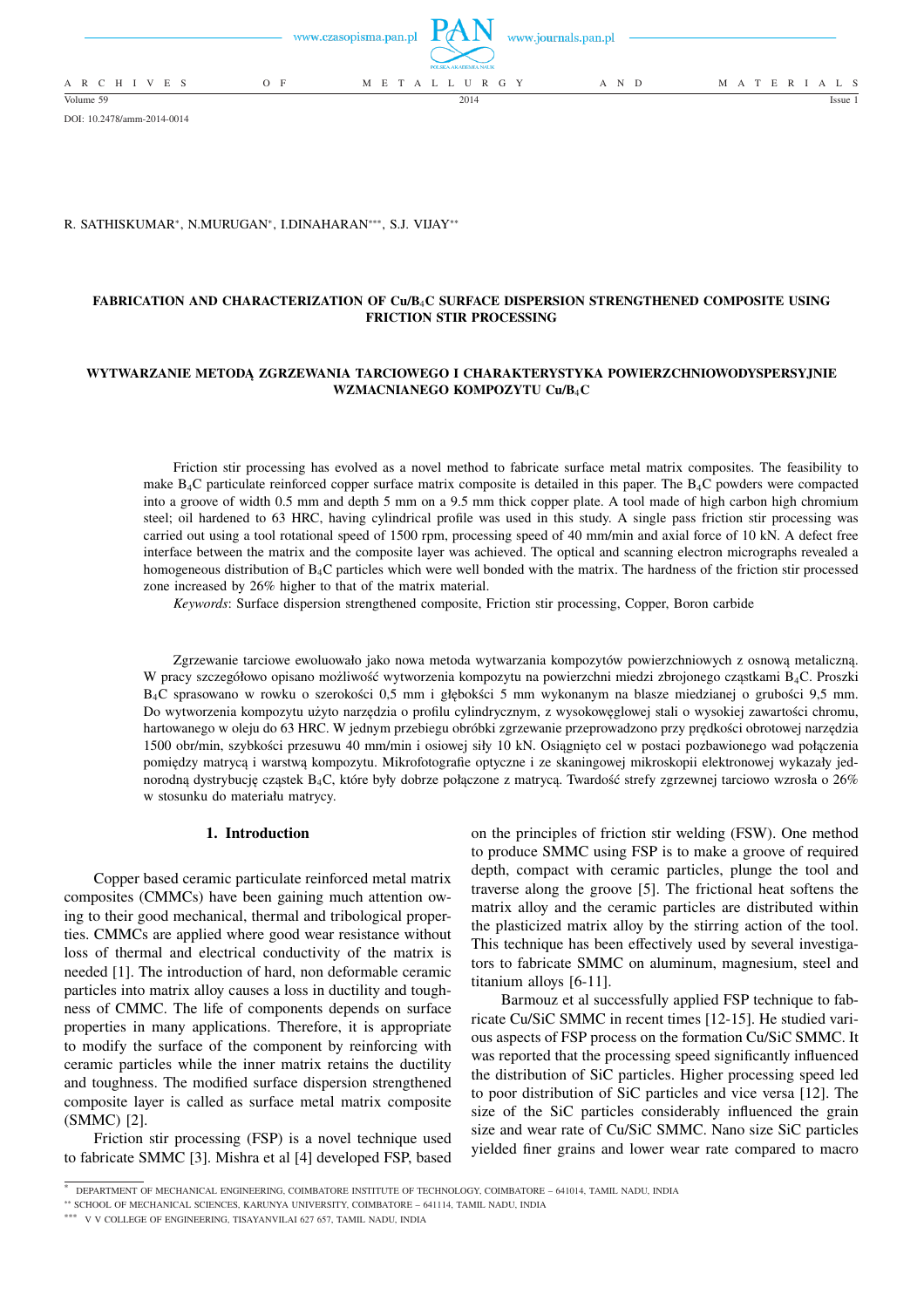www.czasopisma.pan.pl



size SiC particles. Increased volume fraction of both micro and nano sized SiC particles enhanced the wear resistance of the composite layer [13]. Increasing the number of passes resulted in the reduction of SiC particles size and grain size of copper and improved the dispersion and separation of SiC particles due to longer processing time and severe stirring action in the stir zone [14]. The tool pin profile also contributed to the formation of Cu/SiC SMMC. A straight cylindrical pin profile produced uniform distribution of SiC particles and finer grain size in the stir zone, increased hardness and wear resistance compared to square pin profile  $[15]$ . B<sub>4</sub>C coating on copper and steel fabricated by various methods other than FSP is extensively applied in nuclear industries [16,17].

In the present work, an attempt is made to fabricate Cu/B4C SMMC using FSP and study the microstructure and microhardness of the same.

## **2. Experimental procedure**

Commercially available pure copper plate of 50 mm length, 100 mm width and 9.5 mm thickness was used in this study. A groove of 0.5 mm in width, 5 mm in depth and 50 mm in length was made in the middle of the plate using wire EDM and compacted with B4C powder. The average size of  $B_4C$  powder is 3  $\mu$ m. The SEM photomicrograph of B<sub>4</sub>C powder is shown in Fig. 1. A pinless tool was initially employed to cover the top of the groove after filling with  $B_4C$  particles to prevent the particles from scattering during FSP. A tool made of high carbon high chromium steel (HCHCr) oil hardened to 63 HRC, having cylindrical profile was used in this study. The tool had a shoulder diameter of 18 mm, pin diameter of 6 mm and pin length of 5.8 mm. FSP was carried out automatically in an indigenously built FSW machine at tool rotational speed of 1500 rpm, processing speed of 40 mm/min and axial force of 10 kN.



Fig. 1. SEM photomicrograph of as received  $B_4C$  powder

Two specimens were obtained from the centre of the friction stir processed plate and were polished as per standard metallographic procedure. The polished specimens were etched with a color etchant containing 20 g chromic acid, 2 g sodium sulfate, 1.7 ml HCl (35%) in 100 ml distilled water. The digital image of the macrostructure of the etched specimen was captured using a digital optical scanner. The microstructure was observed using a metallurgical microscope and a scanning electron microscope. The X-ray diffraction pattern (XRD) of the composite layer was recorded using Panalytical x-ray diffractometer. The microhardness was measured using a microhardness tester at 500 g load applied for 15 seconds along the cross section of the specimen.

# **3. Results and discussions**

## **3.1. Macrostructure**

Fabrication of Cu/8vol.% B4C surface dispersion strengthened compositeis successfully accomplished using FSP. The macrophotograph of the cross section of the Cu/B4C composite layer is presented in Fig. 2. It is evident from the figure that the composite layer is well bonded to the copper substrate. There are no macroscopic defects such as tunnel, worm hole, pin-hole etc., for the combination of chosen process parameters. During FSP the frictional heat plasticizes the copper and the B4C particles are distributed and embedded in Cu matrix due to the stirring action of the rotating tool. FSP distributes the ceramic particles compacted in the groove to a width and depth of 15 mm and 3 mm respectively. Kumar and Kailas [18] identified two different modes of material flow in the formation of FSP zone namely "pin driven flow" and "shoulder driven flow". The magnitude of resultant material flow determines the size of the FSP zone.



Fig. 2. Photomacrograph of Cu/B4C SMMC

# **3.2. Microstructure and XRD**

The optical photomicrograph of copper is shown in Fig. 3. The color etchant precisely reveals the microstructure of copper. The average grain size is about 30-35  $\mu$ m measured using linear intercept method. Fig. 4 and 5 respectively show the optical and scanning electron micrographs of the interface between Cu/B4C composite layer and Cu. It is clear from the figures that absence of any defect along the interface depicts good bonding between SMMC layer and substrate. The banded structure present adjacent to the interface indicates the thermomechanically affected zone (TMAZ) which is a unique feature of FSW. The width of TMAZ is observed to be 50  $\mu$ m. TMAZ exhibits the distribution of B4C particles along parallel bands in the Cu matrix. The frictional heat generated by the rotating tool and application of high stresses during FSP lead to stretching of B4C particles along the shear stress directions.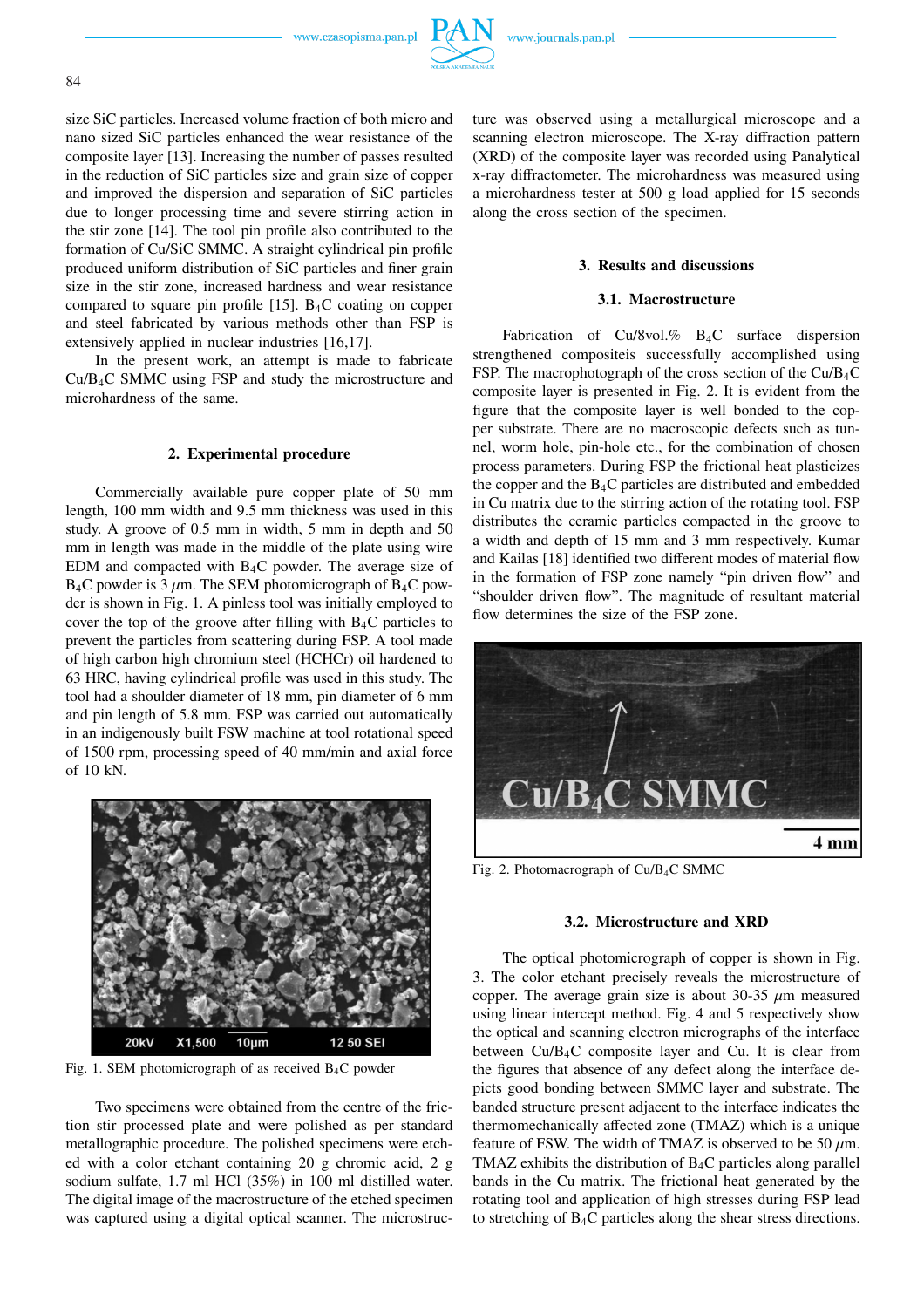

Fig. 3. Optical photomicrograph of copper



Fig. 4. Optical photomicrograph of interface zone



Fig. 5. SEM photomicrograph of interface zone

The optical and scanning electron micrographs of the stir zone  $(SZ)$  of  $Cu/B<sub>4</sub>C$  composite layer are respectively shown in Fig. 6 and 7.  $B_4C$  particles are distributed homogeneously and bonded well with the copper matrix. The stirring of the tool causes high plastic strain which rearranges B4C particles compacted in the groove into homogeneous distribution in the stir zone. FSP is considered as a hot working process in which the work piece is subjected to severe plastic deformation through the rotating pin and shoulder. The maximum temperature can reach 0.8 times the melting temperature (unit

in K) of work piece material. The high temperature and severe plastic deformation results in fragmentation of B4C particles. The average  $B_4C$  particle size in the stir zone is about 1-3  $\mu$ m which is 12-14  $\mu$ m lower than that of the as received B<sub>4</sub>C particle. The large variation in B4C particles size as depicted in Fig. 1f gives an evidence of fragmentation. Unbroken, partially broken and thoroughly broken  $B_4C$  particles are clearly visible.



Fig. 6. Optical photomicrograph of stir zone



Fig. 7. SEM photomicrograph of stir zone

 $B_4C$  coating on Cu is difficult to achieve using conventional coating methods such as plasma spraying, laser melt injection etc due to the instability of  $B_4C$  particles in contact with liquid Cu which triggers interaction between  $B_4C$  and Cu [19]. Such interactions are avoided using the novel solid state technique FSP. The applied frictional heat does not promote any reaction between Cu and  $B_4C$ . The XRD plot presented in Fig. 8 shows no evidence for the formation of third phase within the composite layer apart from the peaks of Cu and B4C. Therefore FSP is an appropriate technique to fabricate Cu/B4C SMMC.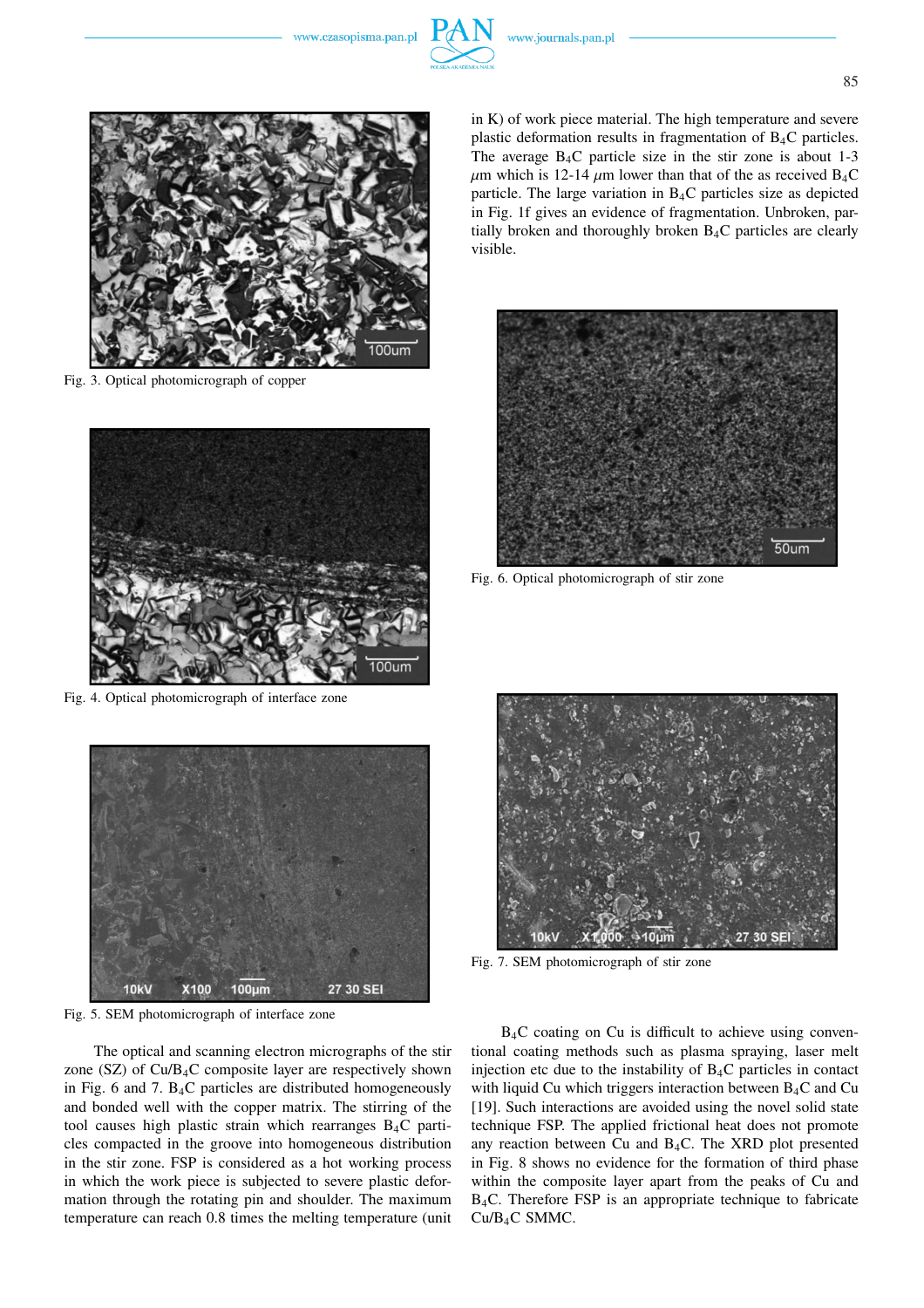



Fig. 8. XRD plot of Cu/B4C SMMC

## **3.3. Microhardness**

The microhardness distribution across  $Cu/B<sub>4</sub>C$  composite layer and Cu matrix is depicted in Fig. 9. The average hardness of Cu matrix and Cu/B4C composite layer is respectively 78.8 HV and 99.2 HV. The microhardness of the surface dispersion strengthened compositeis improved by 26%. FSW of Cu leads to softening of stir zone due to annealing effect [20]. The marginal drop in hardness adjacent to the stir zone can be attributed to annealing effect. But due to the addition of  $B_4C$ particles, the SMMC overcomes this annealing effect in the stir zone resulting in higher hardness. The factors contribute to hardening of stir zone are; (i)  $B_4C$  particles offer resistance to the movement of dislocation during plastic deformation and increase its density; (ii)  $B_4C$  particles can restrain the growth of crystal grains and refine the crystal grains of Cu (Orawan mechanism); (iii) Uniform dispersion of  $B_4C$  particles in the Cu matrix; (iv) Good bonding between  $B_4C$  particles and Cu matrix. The hardness fluctuation is observed across the surface dispersion strengthened compositewhich can be attributed to the following cause. The plasticized Cu has to flow into the groove to fill it to yield a defect free continuous stir zone. Therefore, friction stir welding and processing take place at the centre while friction stir processing alone takes place away from the centre. The centre may experience less deformation compared to the sides.



Fig. 9. Microhardness profile of Cu/B4C SMMC

#### **4. Conclusions**

Copper reinforced boron carbide particulate surface dispersion strengthened compositeis successfully fabricated using friction stir processing. The fabricated Cu/B4C composite layer is well bonded to the copper substrate.B4C particles are distributed homogeneously and well bonded with the copper matrix. The hardness of the surface dispersion strengthened compositeis 26% higher to that of the copper matrix.

#### **Acknowledgements**

The authors are grateful to the Management and Department of Mechanical Engineering, Coimbatore Institute of Technology, Coimbatore, India for extending the facilities to carry out this investigation. The authors also acknowledge the financial support rendered by the Naval Research Board, DRDO, Govt. of India. One of the authors, Dr. I. Dinaharan acknowledges the Department of Science and Technology, Govt. of India for providing INSPIRE fellowship. Authors are also thankful to Mr.K.Kalaiselvan, Mr.C.Maxwell Rejil, Mr.G.Ashok Kumar for their assistance.

#### REFERENCES

- [1] N.B. D h o k e y, R.K. P a r e t k a r, Study of wear mechanisms in copper-based SiCp (20% by volume) reinforced composite, Wear **265**, 117-133 (2008).
- [2] A.N. Atti a, Surface metal matrix composites, Mater. Des. **22**, 451-457 (2001).
- [3] M.ST. We g l o w s k i, A. P i e t r a s, Friction stir processing – analysis of the process, Arch. Metall. Mater. **56**, 779-788 (2011).
- [4] R.S. M i s h r a, Z.Y. M a, I. C h a r i t, Friction stir processing: a novel technique for fabrication of surface composite, Mater. Sci. Eng. A **341**, 307-310 (2003).
- [5] D. Ya d a v, R. B a u r i, Nickel particle embedded aluminium matrix composite with high ductility, Mater. Lett. **64**, 664-667 (2010).
- [6] Y. M a z a h e r i, F. K a r i m z a d e h, M.H. E n a y a t i, A novel technique for development of A356/Al2O3 surface nanocomposite by friction stir processing, J. Mater. Process. Technol. **211**, 1614-1619 (2011).
- [7] E.R.I. M a h m o u d, M. T a k a h a s h i, T. S h i b a y a n a g i, K. I k e u c h i, Effect of friction stir processing tool probe on fabrication of SiC particle reinforced composite on aluminium surface, Sci. Technol. Weld. Joining **14**, 413-425 (2009).
- [8] P. A s a d i, G. F a r a j i, M.K. B e s h a r a t i, Producing of AZ91/SiC composite by friction stir processing (FSP), Int. J. Adv. Manuf. Technol. **51**, 247-260 (2010).
- [9] M. Azizieh, A.H. Kokabi, P. Abachi, Effect of rotational speed and probe profile on microstructure and hardness of  $AZ31/Al<sub>2</sub>O<sub>3</sub>$  nanocomposites fabricated by friction stir processing, Mater. Des. **32**, 247-260 (2011).
- [10] R. Salekrostam, M.K.B. Givi, P. Asadi, P. Bah e m m a t, Influence of Friction Stir Processing Parameters on the Fabrication of SiC316L Surface Composite, Defect Diffus. Forum **297-301**, 221-226 (2010).
- [11] A. S h a m s i p u r a, S.F.K. B o z o r g, A.Z. H a n z a k i a, The effects of friction-stir process parameters on the fabrication of TiSiC nano-composite surface layer, Surf. Coat. Technol. **206**, 1372-1381 (2011).
- [12] M. Barmouz, M.K.B. Givi, J. Seyfi, On the role of processing parameters in producing Cu/SiC metal matrix composites via friction stir processing Investigating microstructure,

86